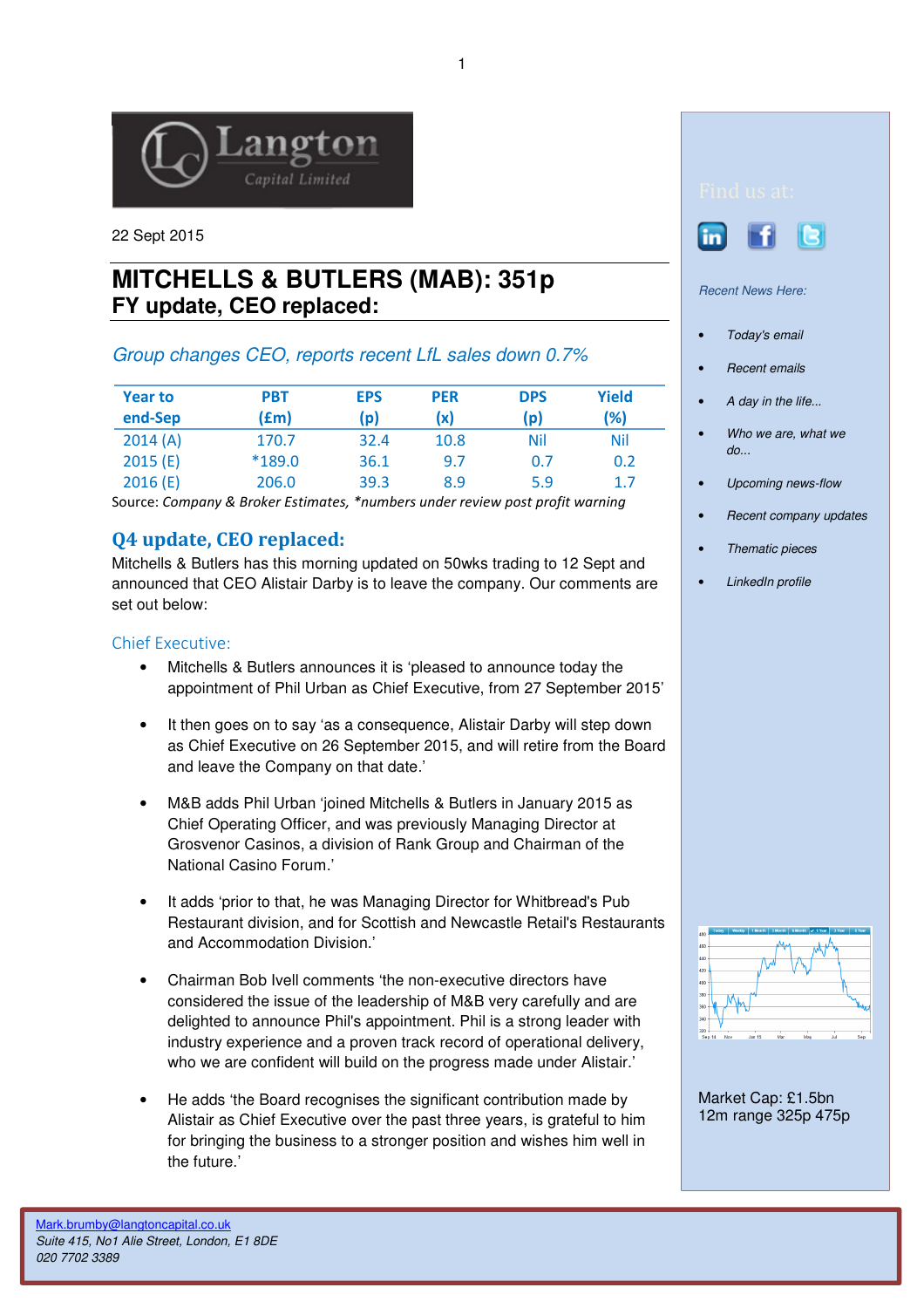### The Trading Update:

- Whilst the news may be overshadowed by the replacement of its CEO, MAB has updated on trading
- It turned in LfL sales growth of 1.3% for the first 43wks of the current financial year but sales in the 7wks to 12 Sept are down by 0.7%.
- Recent LfL sales trends are shown below:
- **Tab.1. Mitchells & Butlers LfL Sales Trends:**

| Period                  | LfL sales<br>(%) |  |  |  |
|-------------------------|------------------|--|--|--|
| FY 08/09                | $+1.6$           |  |  |  |
|                         |                  |  |  |  |
| FY 09/10                | $+2.8$           |  |  |  |
| FY 10/11                | $+2.6$           |  |  |  |
| H1 11/12                | $+2.7$           |  |  |  |
| FY 11/12                | $+2.1$           |  |  |  |
| H1 12/13                | $+0.3$           |  |  |  |
| FY 12/13                | $+0.4$           |  |  |  |
| H <sub>1</sub> 13/14    | $+1.1$           |  |  |  |
| 14w to 19 July          | $+0.0$           |  |  |  |
| 9w to 20 Sept           | $+0.1$           |  |  |  |
| FY 13/14                | $+0.6$           |  |  |  |
| 8w 14/15                | $+2.4$           |  |  |  |
| 17w 14/15               | $+1.7$           |  |  |  |
| H1 14/15                | $+1.7$           |  |  |  |
| First 43wks             | $+1.3$           |  |  |  |
| Weeks 44-50 incl.       | $-0.7$           |  |  |  |
| Source: Company Reports |                  |  |  |  |

#### Current year numbers & other:

- M+B reports 'the UK eating and drinking out market has been subdued in the summer leading to a slight slowdown in the rate of sales growth, exacerbated by the wet weather.'
- It says 'despite this slow market seen in the past weeks, we are continuing our plans to reposition and enhance the business, focusing on offering quality guest experiences at great value, and remain confident in our ability to meet the challenges of high consumer expectations and forthcoming cost pressures.'
- Nonetheless, it says 'we expect results for the year to 26 September 2015 to show growth on last year although, on the basis of this recent trading, to be at the bottom end of the range of current market expectations.'
- Re new openings, M&B says 'so far this financial year we have opened 14 new sites and converted 48 sites. This includes 38 conversions of Orchid sites to core M&B brands - notably Toby Carvery, Ember Inns, Miller & Carter and Harvester - returns from which have been strong.'
- The group adds 'this programme will continue into next year with a further 40 conversions and the remainder of the sites being integrated into the Heartland estate.'

**Langton Comment:** Today's RNS falls into two, distinct parts; the change in CEO and current trading. These are clearly linked.